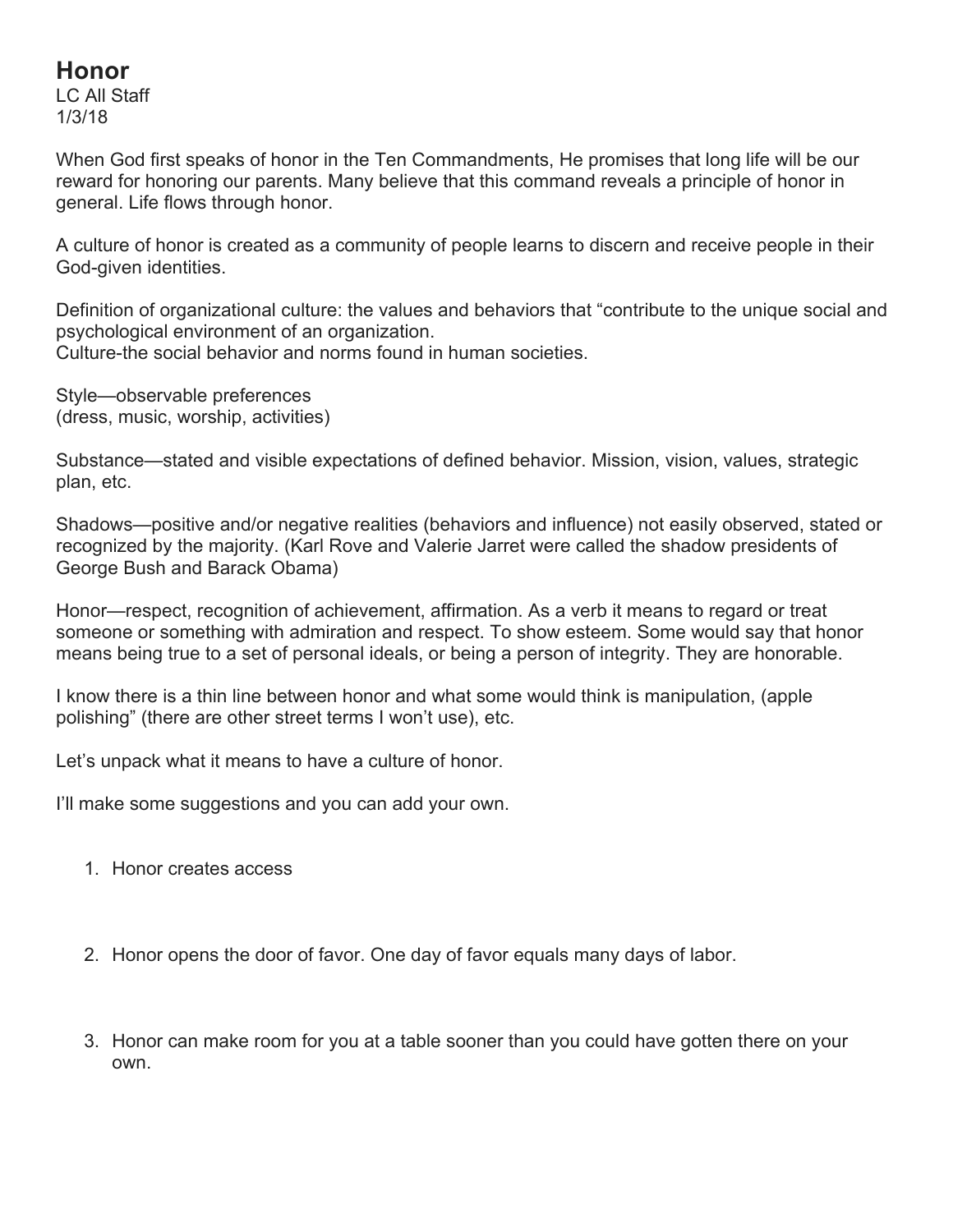4. Honor can accelerate promotion, increased support, more influence, higher salary, better results, etc.

## PUBLIC LOYALTY EQUALS PRIVATE LEVERAGE.

- Everyone wants to feel worthwhile
- Everyone needs and responds to encouragement
- No one likes to feel belittled
- No one wants to be manipulated
- No one wants to be ignored

Flattery is satanic, but honor and respect are biblical.

Proverbs 3:27 "Do not with hold good from those who deserve it, when it is in your power to act."

Romans 13:7 "Give honor and respect to all to whom it is due."

Romans 12:10 "Let us have real warm affection for one another as between brothers and a willingness to let the other man have the credit."

How are some legitimate ways to show honor in our setting:

- 1. Publicly, enthusiastically support and begin to live out (practice) the mission, vision and values of LC
- 2. Have an attitude of gratitude that is demonstrated verbally, by email, etc. Not just to the Pastor Or your immediate supervisor, but to any one that chooses to open a door, give a gift, say a kind word, perform a task that they weren't required to do, etc. How many times have you given a gift for graduation or wedding and you didn't even know if they received it or not.
- 3. Practice praising others. Visibly demonstrate affirmation—by praying for someone (words to God about you) and compliments (words to you about you). Appreciation is one of the basic human needs. We need to feel known, acknowledged and valued. Put it is writing and document your applause for lasting effect. Let others know your affirmation for a job well done, a song sung, a sermon preached, a lesson taught, for a servant attitude, for anyone visibly demonstrating one of the values.
- 4. Second hand praise can be more significant than direct praise. Let someone else know your appreciation for one of their relatives or colleagues.
- 5. Affirm their efforts, their loyalty, their differences, or their ideas.